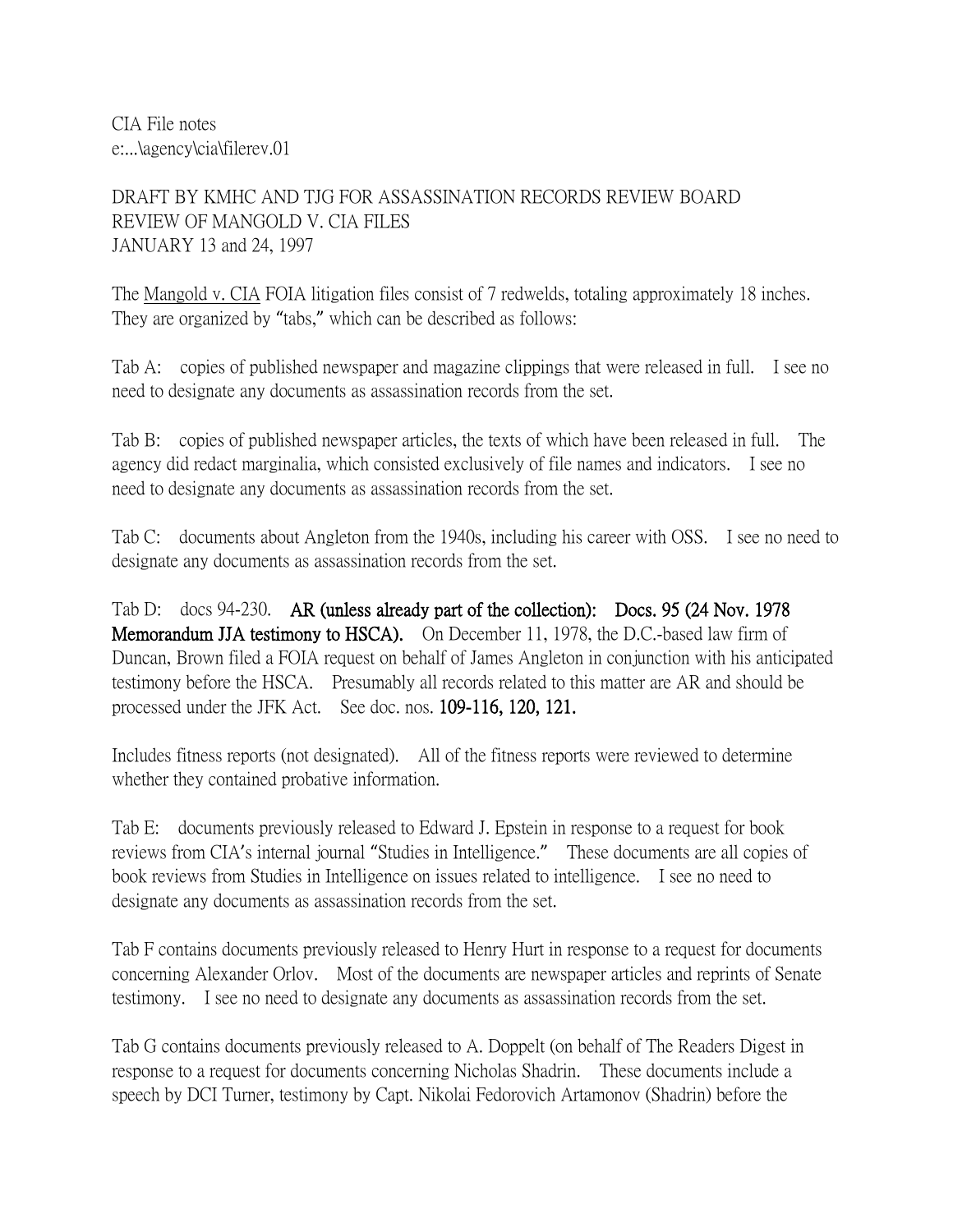Committee on Un-American Activities (Sept. 14, 1960), a transcript of a Panorama show on Artamonov, and extensive correspondence from his wife to various USG officials about Shadrin's disappearance. I see no need to designate any documents as assassination records from the set.

The Denied Documents File contains no assassination records and probably no EHUs, with the possible exception of the following records:

From Category VII: nos. 496, 498, 499, 500, 510

## Doc. no. 496 is directly relevant for potential future leads. The document is a memorandum dated February 7, 1974. Doc. 498 is of interest regarding the Mafia, Teamsters, and Hoffa. Docs. 499-500, 510 regard allegations concerning assassination plots.

Otherwise, the Denied Documents file contains background information on JA, medical records, signed Special Clearance forms, administrative personnel information, information from denied FOIA requests, and various memoranda relating to different conversations between JA and Agency officers on a wide variety of issues.

The Partial Releases File contains no assassination records and no EHUs. This file contains OSS background information, OS files, administrative personnel information, and medical records. I see no need to designate any documents as assassination records from the set.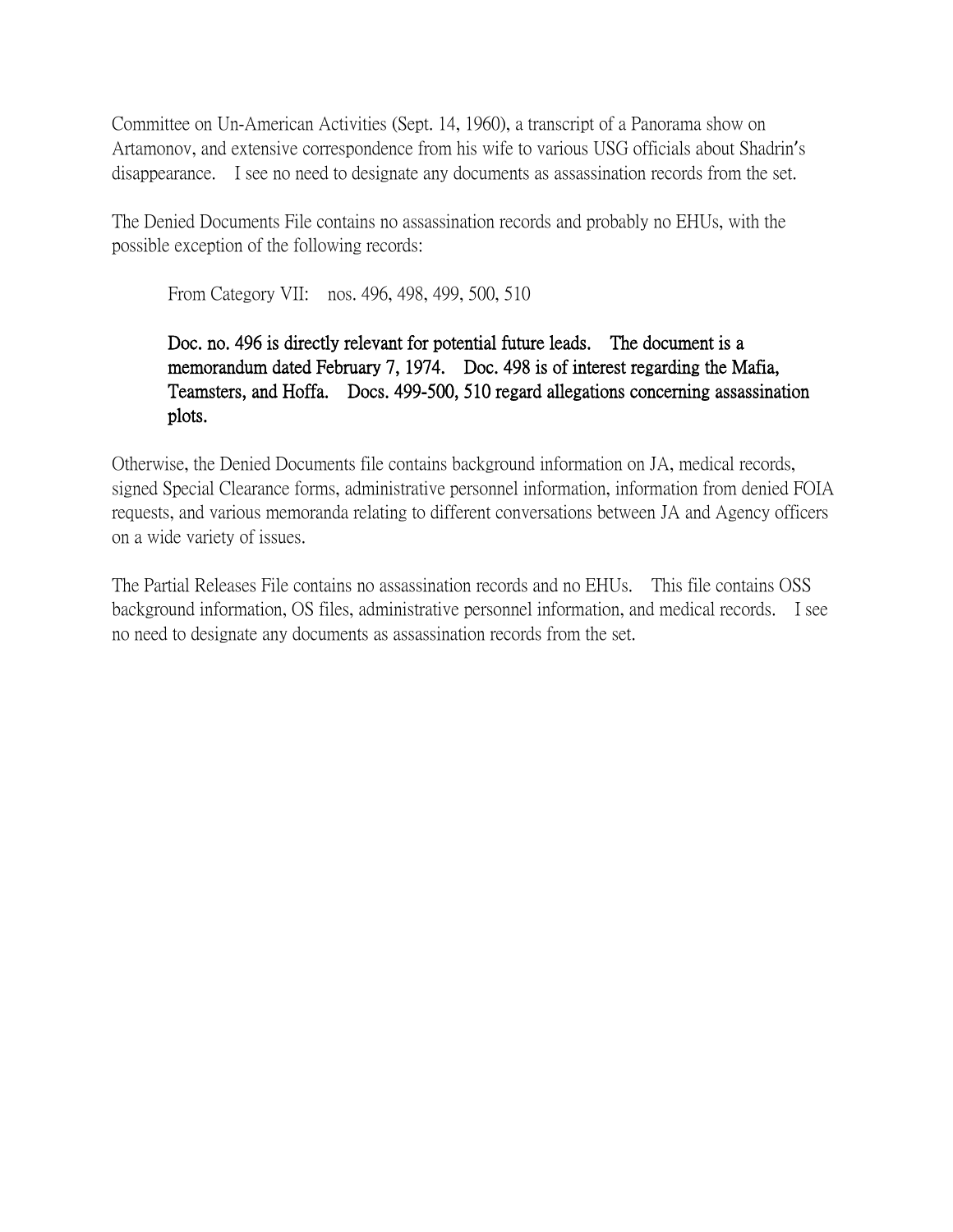## DRAFT NOTES BY TJG FOR ASSASSINATION RECORDS REVIEW BOARD JANUARY 13, 1997

On January 13, 1997, Michelle Combs and Jeremy Gunn from the ARRB Staff reviewed the files of Winston McKinley Scott at CIA headquarters in Langley, Virginia. The General Counsel's office stated that the files presented for our examination are the "complete" files known to the CIA on Scott.

The documents total approximately 6 inches, and include:

(1) A manuscript entitled "It Came to Little," by Ian Maxwell (pseud.), which contains 221 enumerated pages. The foreword to the manuscript states that the events recounted therein contain "no exaggerations and no deviations from basic truth." (unpaginated forward). It reveals that some true names have been used, and that this has been done without the consent of the persons named. The author expresses his "most sincere admiration and utmost respect for: Mr. John Edgar Hoover, Director, Federal Bureau of Investegation [sic]; Mr. James R. Murphy, wartime director of OSS/X-2; and particularly, the late Allen Welsh Dulles, OSS Chief in Switzerland during World War II, a principal architect in the creation of CIA for President Harry Truman and the Greatest Director CIA has had." The author refers to the blight of communism, and the courageous people who have worked to fight it, but nevertheless concludes that "all the effort [to thwart Communism] has come to little." (unpaginated forward)

There is only one chapter that makes any identifiable reference to the assassination of President Kennedy and to the events related to Mexico City at the time Lee Harvey Oswald was alleged to have visited. That chapter has been released in full to the public.

(2) A Supplemental Declaration of J. Barry Harrelson from the case Michael Scott v. CIA, CA No. 1:95CV00686 with attached documents. The attached documents contain documents released in full and some that are redacted. According to CIA, all redacted documents are a part of the JFK collection. This should be confirmed. If they are part of the collection, no further steps need be taken. If not, they must be fully reviewed to determine whether they are assassination records.

(3) Documents that appear to be copies of the personnel file of Win Scott. All of the documents in this file were reviewed to determine whether any assassination records are included. Our review disclosed no "assassination records." Although not assassination records, the following information was located in the personnel file: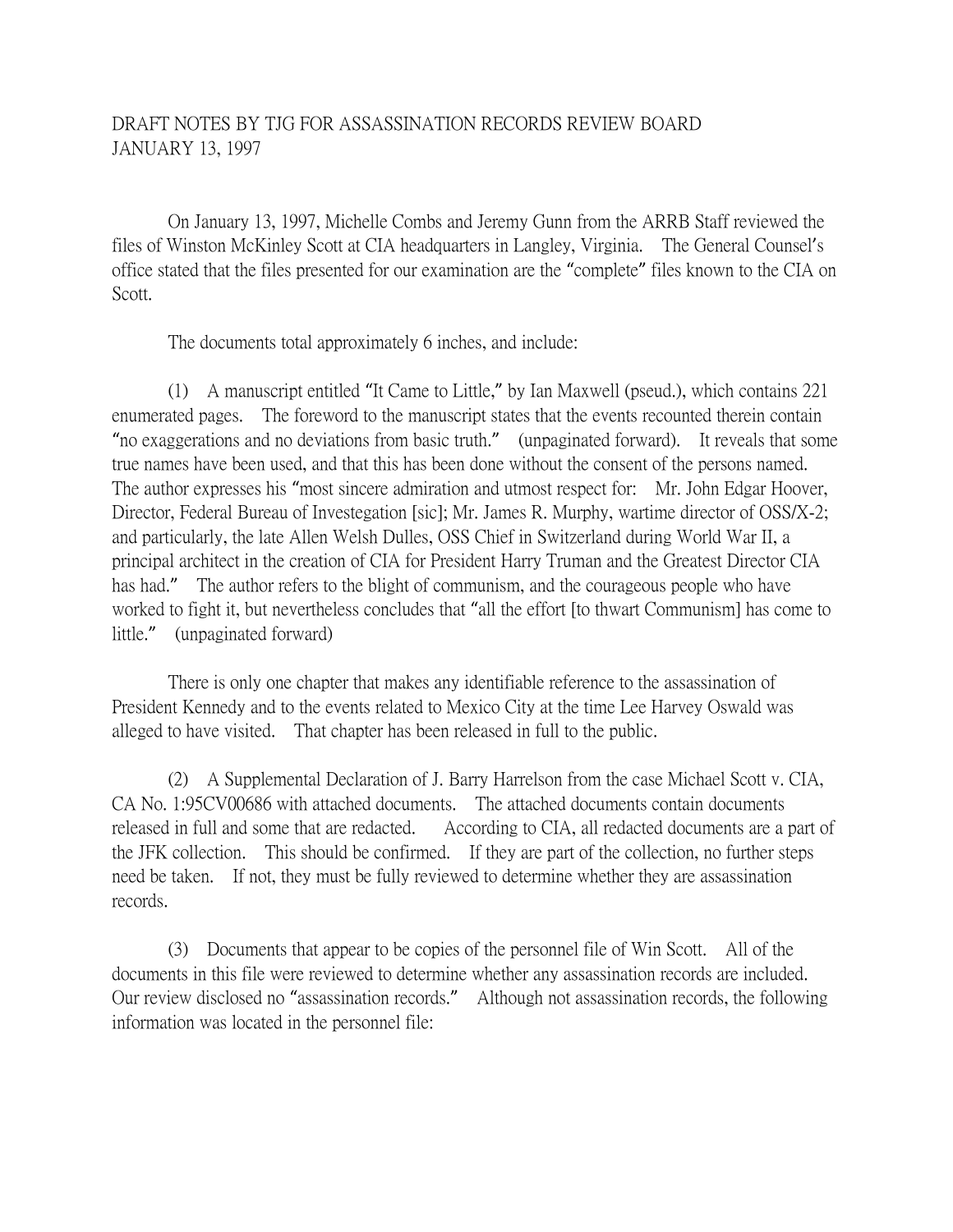-- The records disclose that during World War II, while in the employ of the FBI, Scott worked in "connection with espionage and subversive activities" and in "counterespionage" while based in Havana.

-- Document, dated 7/23/69, refers to the possibility that CIA might attempt to recruit Scott for the "Civilian Reserve Program (HR 20-15) following his retirement from the agency.

-- On May 6, 1969, Scott was recommended for a Distinguished Intelligence Medal by William V. Broe, who was then Chief of WH. The recommendation includes the following statement:

"Mr. Scott built a large and highly effective organization targeted against highest priority national security targets; namely, the Soviet bloc presence south of the border. Given the nature of the target, Mr. Scott molded his station with a predominantly CI orientation until it has become a highly effective counterintelligence mechanism capable of covering Soviet Bloc and Cuban [activities]."

His Citation for the Distinguished Intelligence Medal includes the following statement:

"[H]e has served brilliantly in Mexico for over where among other things he has built a remarkable counterintelligence machine—a true bulwark helping to guard our southern border. His station has long been a showcase of technical intelligence methods as well as classical operations."

-- There is no record in the file that suggests, one way or the other, that Mr. Scott was ever treated for or suffered from any mental or emotional issue.

## Unless the following are already part of the JFK collection, they should be designated **"**assassination records**"** and processed under the JFK Act.

-- AR: Doc. 93: 8 Oct. 1976 for Chief, Security Analysis Group from [xxx] in Security Analysis Group, subject: Philip B. F. AGEE Exposure of CIA Personnel (4 pp.).

-- AR: Doc. 94: discussion of Chapter 21 of manuscript.

- -- AR: Doc. 129: discussion of chapter 21 of manuscript
- -- AR: Doc. 131: discussion of removing Scott papers after his death
- -- AR: Doc. 132: ditto